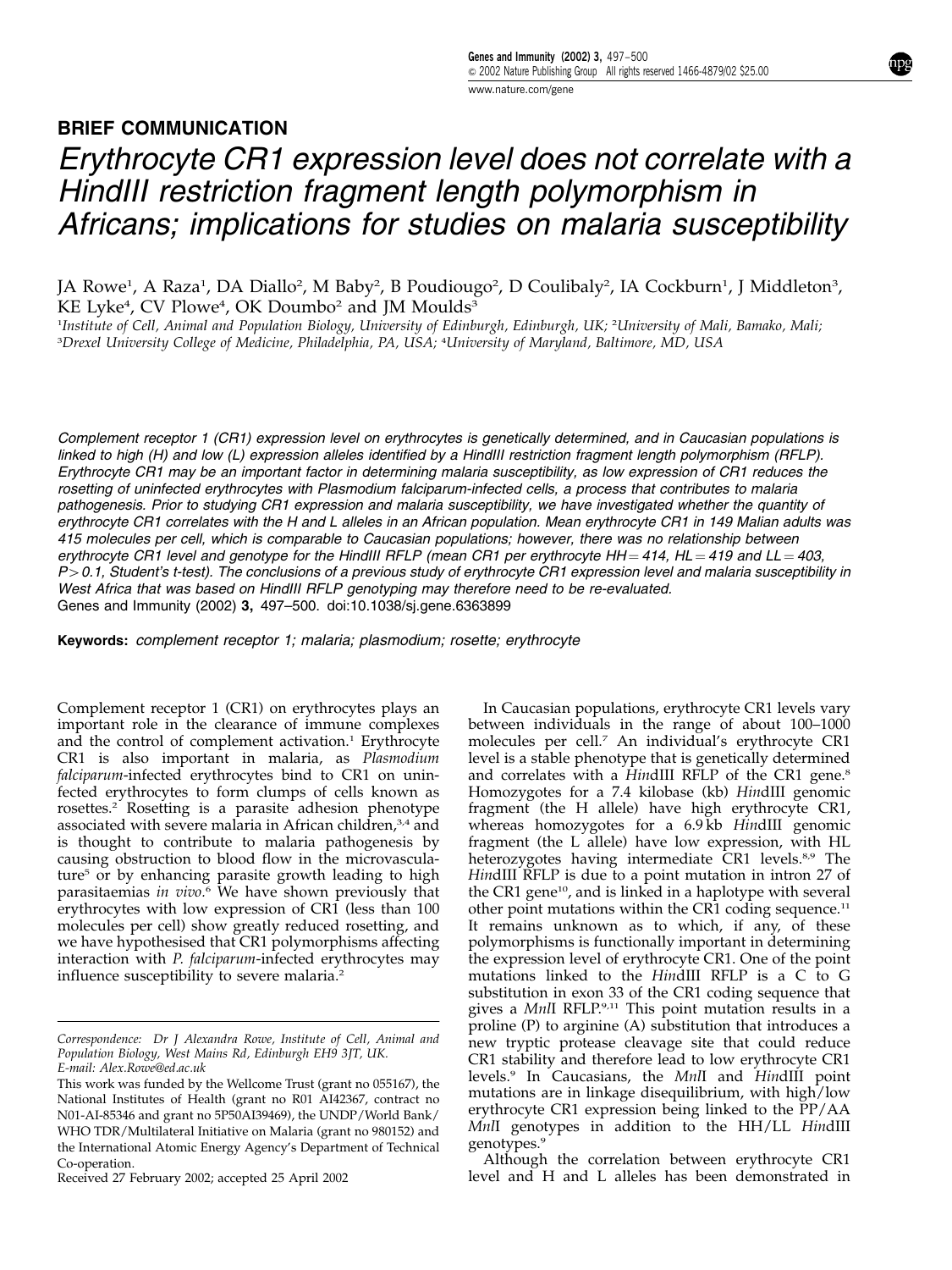several populations in Europe, North America and Asia,9,10,12 an initial study in African-Americans showed no correlation between CR1 expression level and the H and L alleles<sup>9</sup>. There are no reports to date of the correlation between erythrocyte CR1 expression levels and H and L alleles in any purely African population. Therefore, in preparation for studies on erythrocyte CR1 expression levels and susceptibility to malaria in Mali, we set out to study the relationship between the HindIII RFLP and erythrocyte CR1 expression level. We also studied the MnlI RFLP because of the suggestion outlined above that this polymorphism may be functionally important in determining erythrocyte CR1 expression levels.

DNA samples were collected from 59 African-American adults from Houston, Texas, and 149 adults from Mali, West Africa. The samples were analysed for the HindIII and MnlI RFLPs by PCR and restriction digest, and an example of the results obtained for each genotype is shown in Figure 1. Erythrocyte CR1 levels were measured on fresh blood samples from each individual and the relationship between CR1 level and genotype was assessed. As shown in Figures 2 and 3 the erythrocyte CR1 expression level varied between 100 and 1000 molecules per cell in different individuals as described in other populations. In the African-American population, the mean CR1 level of HH homozygotes for the HindIII RFLP was significantly higher than the mean CR1 level of HL heterozygotes (Figure 2a, Student's ttest,  $P < 0.01$ ). The same was also true of PP homozygotes for the MnlI RFLP, who had significantly higher CR1 levels than PA heterozygotes (Figure 2b, Student's t-test,  $P<0.01$ ). There were no statistically significant differences between mean CR1 levels of LL and HH ( $P = 0.2$ ) and LL and HL individuals  $(P = 0.7)$ . No homozygous



Figure 1 HindIII and Mnl1 RFLP genotyping. Blood samples were collected from adult volunteers after informed consent and all protocols were approved by institutional review boards in Mali and the USA. DNA was extracted using a commercial reagent (Genepure<sup>®</sup>, Gentra, Minneapolis, MN, USA) and the HindIII (a) and MnlI (b) RFLPs were assessed by PCR and restriction digest using primers and conditions described previously.<sup>11</sup> HindIII RFLP products were electrophoresed on a 1.5% agarose gel and MnlI products on a 20% polyacrylamide gel (Invitrogen, The Netherlands). An example of each genotype is shown and the fragment sizes obtained are indicated in base pairs (bp). For the HindIII RFLP fragment sizes are HH 1600 bp; HL 1600 bp, 1150 bp and 465 bp; LL 1150 bp and 465 bp. For the MnlI RFLP fragment sizes are HH 111 bp, 80 bp, 37 bp and 33 bp; HL 111 bp, 80 bp, 70 bp, 37 bp and 33 bp; LL 111 bp, 80 bp, 70 bp, and 33 bp. An 11 bp fragment present in all MnlI genotypes is not visible.

AA individuals for the MnlI RFLP were detected. The Mnl1 genotype matched the HindIII genotype in 79% of the cases. These data suggest that there is some association between the HindIII and MnlI RFLPs and erythrocyte CR1 expression level in this African-American population; however, as pointed out by Herrera et al,<sup>9</sup> this could be due to the relatively large component of Caucasian genes in the population, estimated to be approximately 25%.13 To examine further the relationship between genotype and erythrocyte CR1 expression levels in Africans, we therefore proceeded to study an indigenous African population from Mali in West Africa.

Erythrocyte CR1 levels and HindIII and MnlI genotypes were determined for 149 adults from four locations in Mali populated by different ethnic groups: Bamako (mixed ethnicity,  $n = 22$ ), Tienequebougou (Bambaran,  $n = 55$ ), Bancoumana (Malinke,  $n = 47$ ) and Bandiagara (Dogon,  $n = 25$ ). The mean CR1 level in Bancoumana (458) molecules per cell) was significantly higher than the mean CR1 level in Tienequebougou (390 molecules per cell,  $P < 0.05$ , Student's t-test). The mean CR1 levels in Bamako (387 molecules per cell) and Bandiagara (390 molecules per cell) were not significantly different from the mean CR1 level in any of the other locations. The relationship between erythrocyte CR1 level and genotype was assessed for each location separately and for all the Malian samples grouped together. The mean CR1 expression level did not differ between individuals genotyped as HH, HL and LL for the HindIII RFLP for any of the locations (data not shown) or for the samples grouped together (Figure 3a, Student's t-test,  $P > 0.8$  for each comparison). The gene frequency of the L allele in Mali (L 0.14, H 0.86) was slightly lower than has been described in other populations,<sup>14</sup> but is similar to that of the Houston African-American population (L 0.15, H 0.85). We also found no statistically significant difference in the mean erythrocyte CR1 level of individuals with different MnlI RFLP genotypes (Figure 3B, Student's t-test,  $P > 0.1$ ). The MnlI genotype was identical to the HindIII genotype in  $71\%$  of the cases, indicating that these two RFLPs are not as tightly linked in this African population as they are in Caucasians.<sup>11</sup>

Previous work has suggested that erythrocyte CR1 levels may be modified in malaria-infected children<sup>15</sup>. therefore, we examined Giemsa-stained blood smears from the Malian adults to determine if P. falciparum infection could be influencing the results seen. Twelve adults had low level P. falciparum parasitaemia (between 125 and 6125 parasites per microlitre of blood), although none of the infected individuals had clinical malaria at the time of sampling. The mean CR1 level of the 12 parasitaemic adults was 394 molecules per cell, which was not significantly different from the non-parasitaemic individuals (mean CR1 level 414 molecules per cell,  $P > 0.7$ , Student's t-test). These data do not support the hypothesis that erythrocyte CR1 levels are reduced during P. falciparum infection,<sup>15</sup> however it is possible that such an effect might only be seen at higher parasitaemias.

The above data show that erythrocyte CR1 expression level does not correlate with H and L (HindIII RFLP) or P and A (MnlI RFLP) allele status in an African population, and emphasise the need to assess the relationship between genotype and erythrocyte CR1

498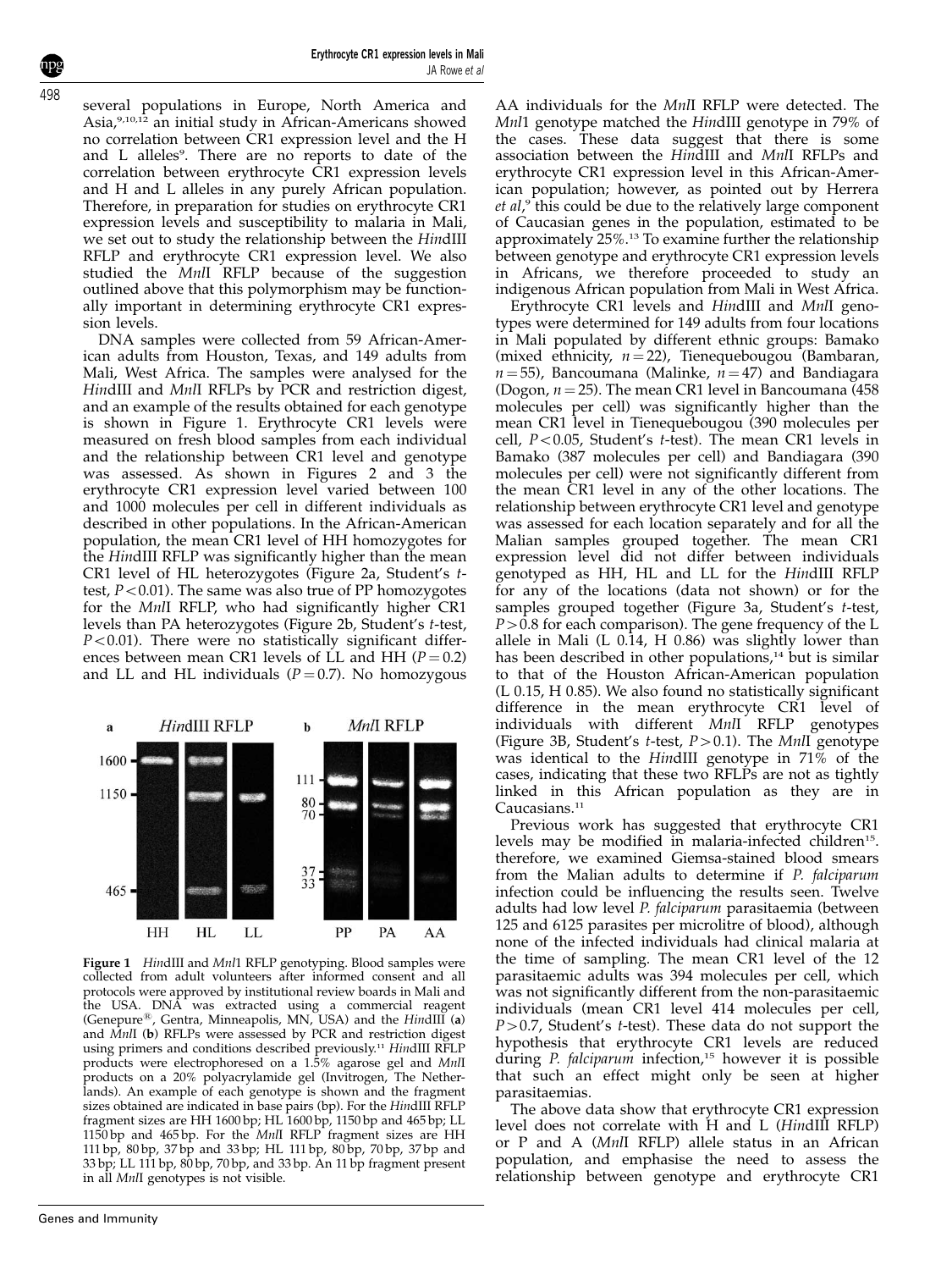499



Figure 2 Erythrocyte CR1 expression level and genotype in African-American adults. (a) HindIII RFLP and (b) Mnl1 RFLP. The mean number of CR1 molecules per cell for each individual was assessed by ELISA, with comparison to known standards<sup>7</sup> and the genotype determined as described in Figure 1. Each point on the graph represents one individual. Five individuals were not assessed for MnII genotype due to insufficient DNA. Mean CR1 levels for each genotype were compared by Student's t-test and statistically significantly differences are indicated  $(*P<0.01)$ .



Figure 3 Erythrocyte CR1 expression level and genotype in Malian adults. (a) HindIII RFLP and (b) Mnl1 RFLP. The mean number of CR1 molecules per cell for each individual was assessed by ELISA, with comparison to known standards<sup>7</sup> and the genotype determined as described in Figure 1. Each point on the graph represents one individual. Ten individuals were not assessed for MnlI genotype due to insufficient DNA. Mean CR1 levels for each genotype were compared by Student's t-test and were not statistically significantly different  $(P > 0.1)$ .

level in every new population studied. In the light of these results, the conclusions of one previous study that low expression of CR1 does not influence susceptibility to severe malaria in Gambia,<sup>16</sup> may need to be reevaluated. Bellamy et  $al^{16}$  used the HindIII RFLP as an indicator of CR1 expression level without determining whether this polymorphism does reflect the quantity of CR1 on erythrocytes in the Gambian population. Future studies on erythrocyte CR1 expression level and malaria susceptibility should either measure the number of CR1 molecules on erythrocytes directly, or require validation that any genetic marker used correlates with CR1 expression level in the population under investigation.

## Acknowledgements

We are grateful to the volunteers in Houston and Mali who donated blood for this study. We also thank the

physicians and staff of the Bandiagara Traditional Medicine Centre and Health Centre, the Bandiagara Traditional Healers Association, and the community of Bandiagara.

## References

- 1 Birmingham DJ, Hebert LA. CR1 and CR1-like: the primate immune adherence receptors. Immunol Rev 2001; 180: 100–111.
- 2 Rowe JA, Moulds JM, Newbold CI, Miller LH. P. falciparum rosetting mediated by a parasite-variant erythrocyte membrane protein and complement-receptor 1. Nature 1997; 388: 292–295.
- 3 Carlson J, Helmby H, Hill AV, Brewster D, Greenwood BM, Wahlgren M. Human cerebral malaria: association with erythrocyte rosetting and lack of anti-rosetting antibodies. Lancet 1990; 336: 1457–1460.
- 4 Rowe A, Obeiro J, Newbold CI, Marsh K, Plasmodium falciparum rosetting is associated with malaria severity in Kenya. Infect Immun 1995; 63: 2323–2326.